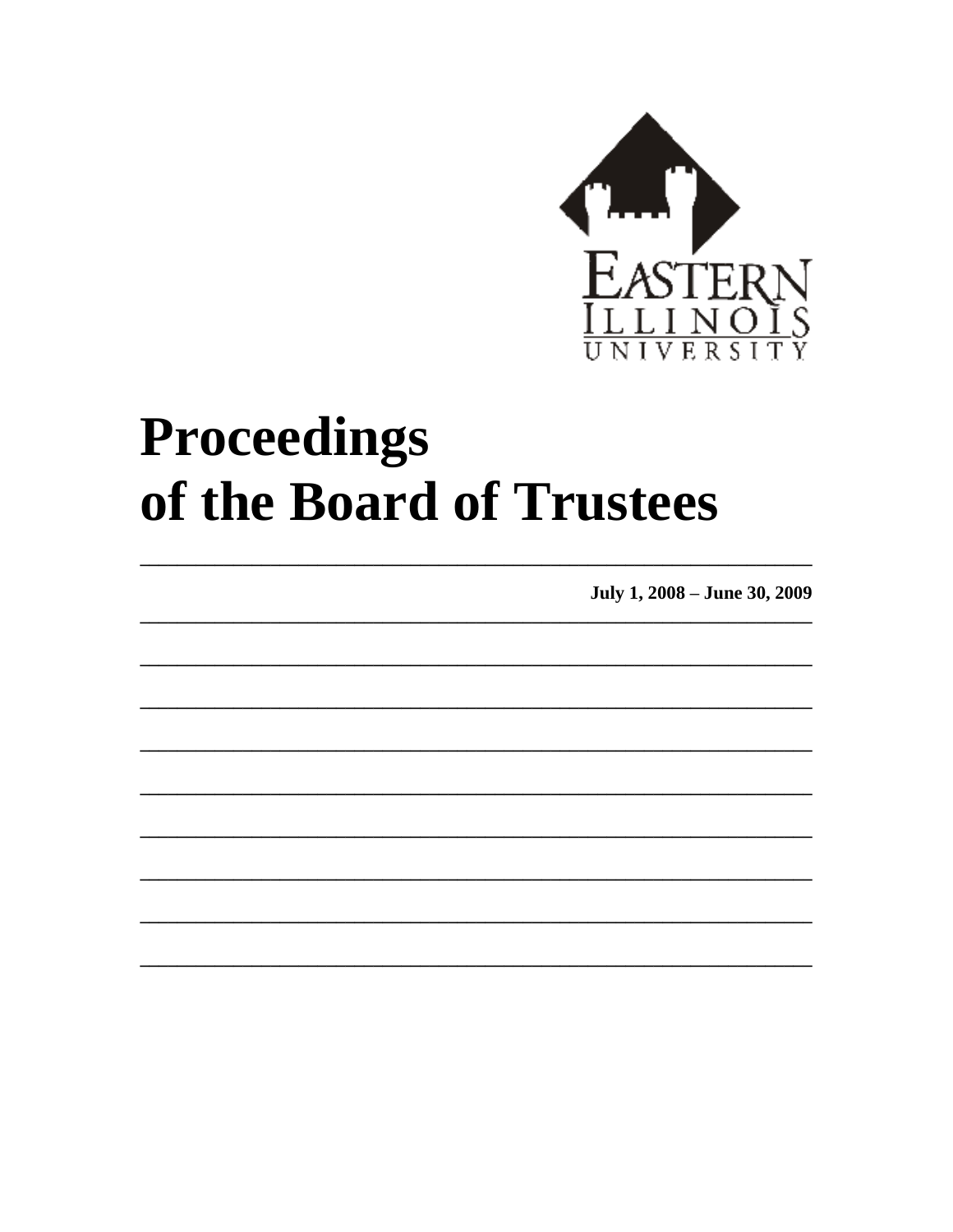# **EASTERN ILLINOIS UNIVERSITY BOARD OF TRUSTEES**

**PROCEEDINGS**

**July 1, 2008 – June 30, 2009**

*Charleston, Illinois*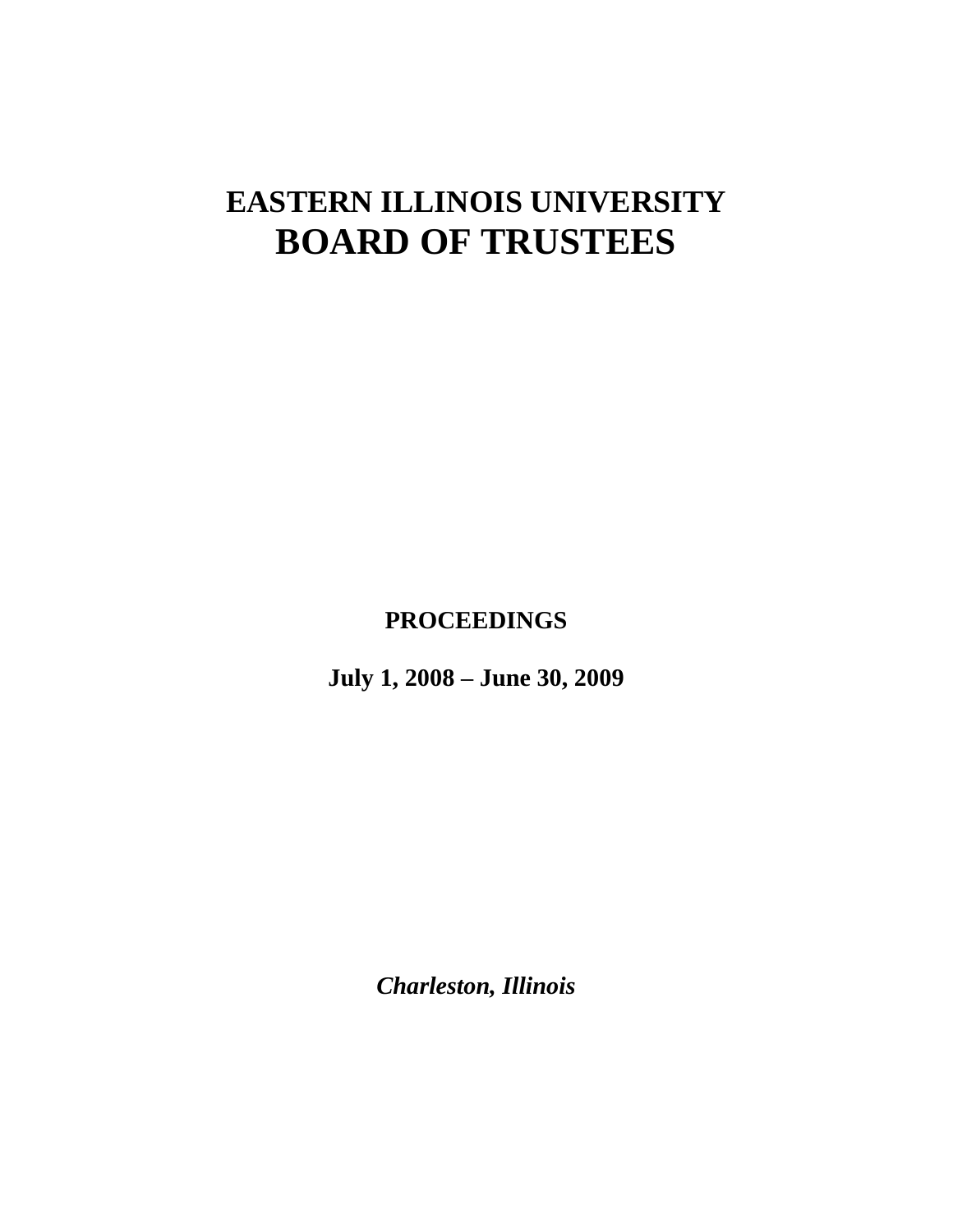## **EASTERN ILLINOIS UNIVERSITY BOARD OF TRUSTEES**

#### **OFFICERS**

Mr. Roger Kratochvil, Chairperson (4/21/08 – 4/27/09) Mr. William O'Rourke, Chairperson (4/27/09 – 6/30/09) Mr. William O'Rourke, Vice Chairperson (4/21/08 – 4/27/09) Mr. Leo Welch, Vice Chairperson (4/27/09 – 6/30/09) Mr. Leo Welch, Secretary (4/21/08 – 4/27/09) Dr. Robert Webb, Secretary (4/27/09 – 6/30/09) Mr. Jeffrey Cooley, Treasurer (4/21/08 – 12/31/08) Mr. Paul McCann, Interim Treasurer (1/1/09 – 6/30/09) Mrs. Judith A. Gorrell, Assistant Secretary

### **APPOINTED MEMBERS**

| *Residence |  |
|------------|--|

#### **VOTING STUDENT MEMBER**

|--|--|--|--|--|